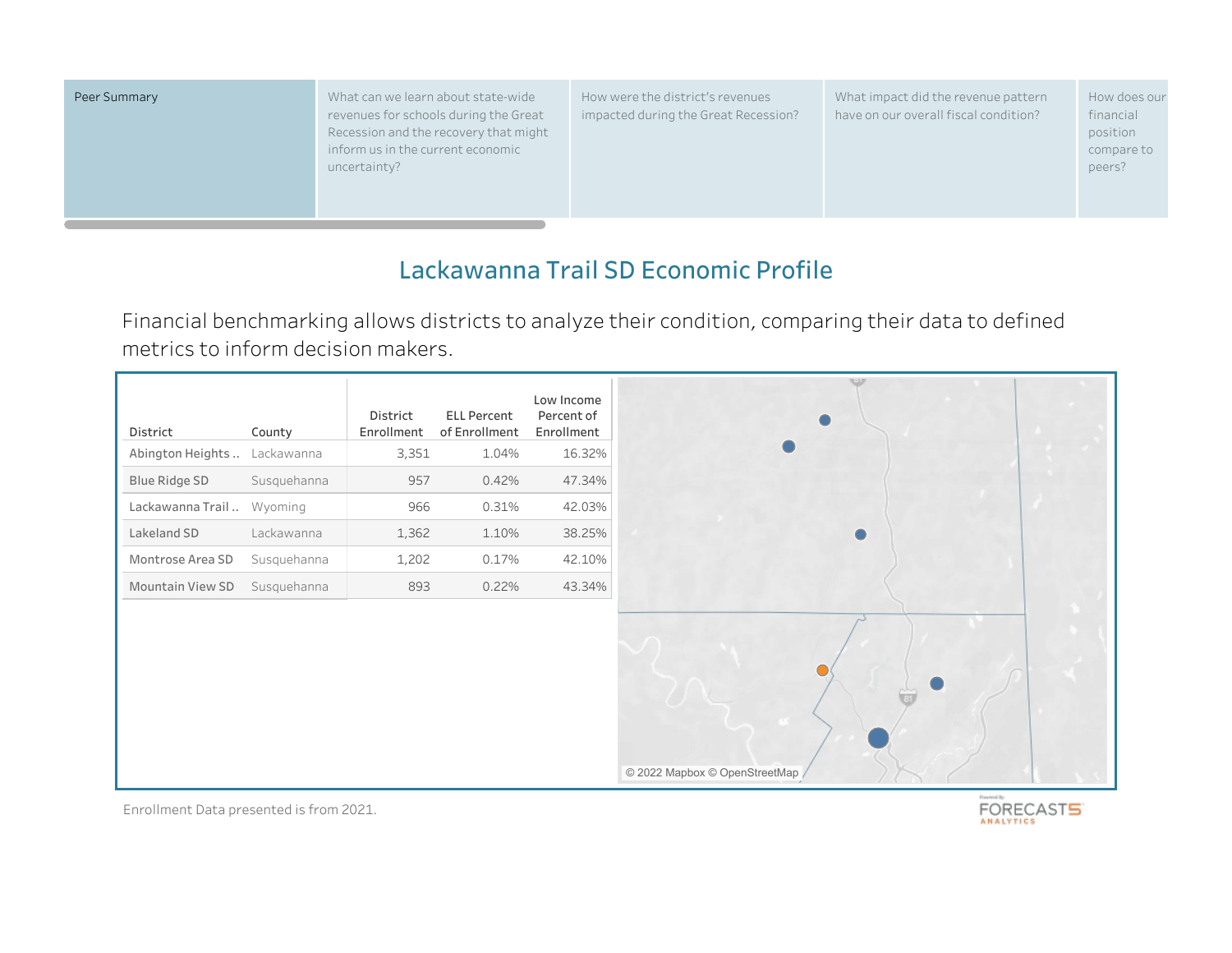| Peer Summary |  |
|--------------|--|
|--------------|--|

What can we learn about state-wide revenues for schools during the Great Recession and the recovery that might inform us in the current economic uncertainty?

How were the district's revenues impacted during the Great Recession? What impact did the revenue pattern have on our overall fiscal condition?

How does our financial position compare to peers?

## **Lackawanna Trail SD Economic Profile**



#### The bar graph below is from the **General Fund** for the whole state.

Source

REVENUE FROM LOCAL SOURCES REVENUE FROM STATE SOURCES REVENUE FROM FEDERAL SOURCES

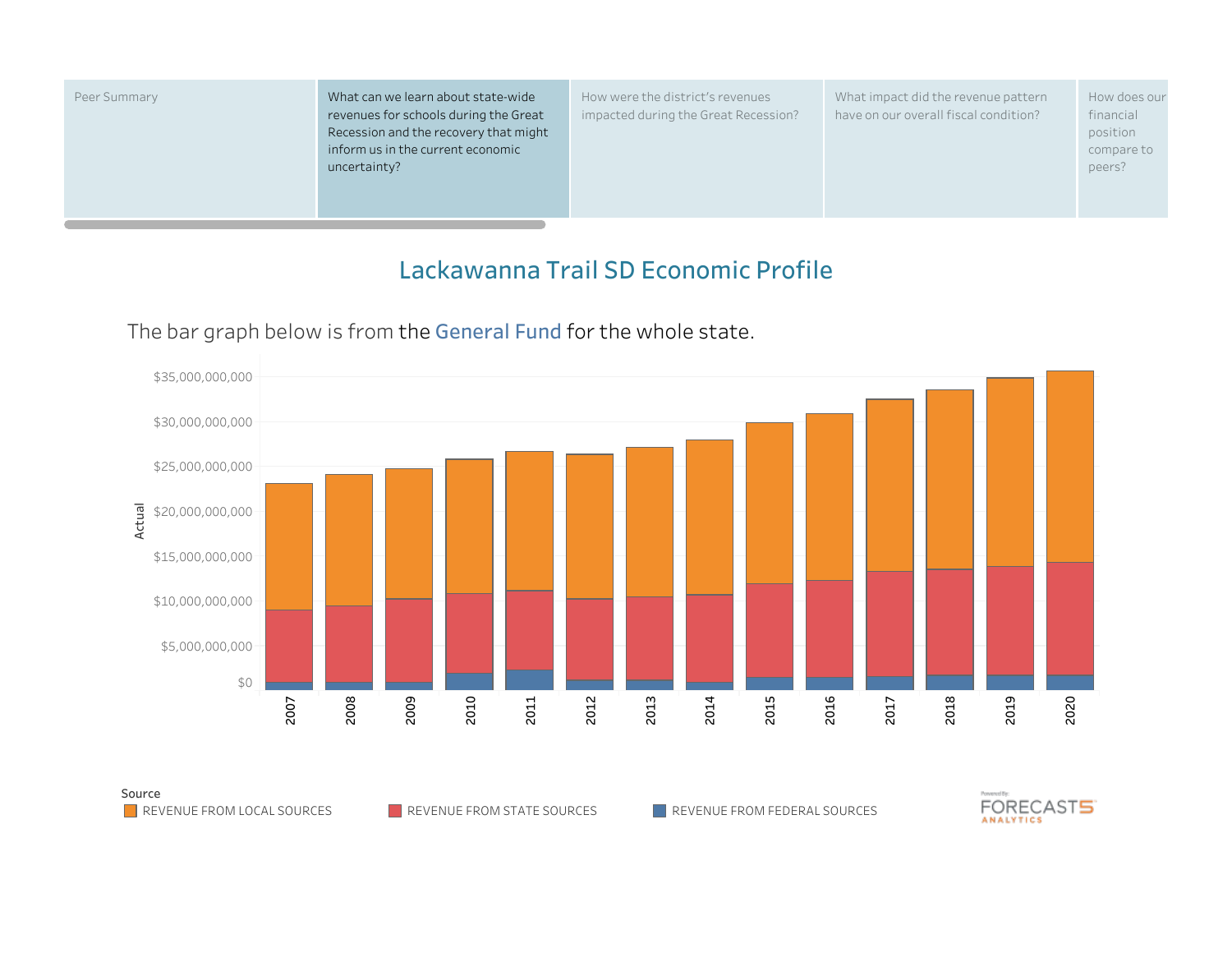| What can we learn about state-wide<br>How were the district's revenues<br>Peer Summary<br>revenues for schools during the Great<br>impacted during the Great Recession?<br>Recession and the recovery that might<br>inform us in the current economic<br>uncertainty? | What impact did the revenue pattern<br>have on our overall fiscal condition? | How does our financial<br>position compare to peers? |
|-----------------------------------------------------------------------------------------------------------------------------------------------------------------------------------------------------------------------------------------------------------------------|------------------------------------------------------------------------------|------------------------------------------------------|
|-----------------------------------------------------------------------------------------------------------------------------------------------------------------------------------------------------------------------------------------------------------------------|------------------------------------------------------------------------------|------------------------------------------------------|



# The bar graph below is from the **General Fund** for Lackawanna Trail SD.

Source



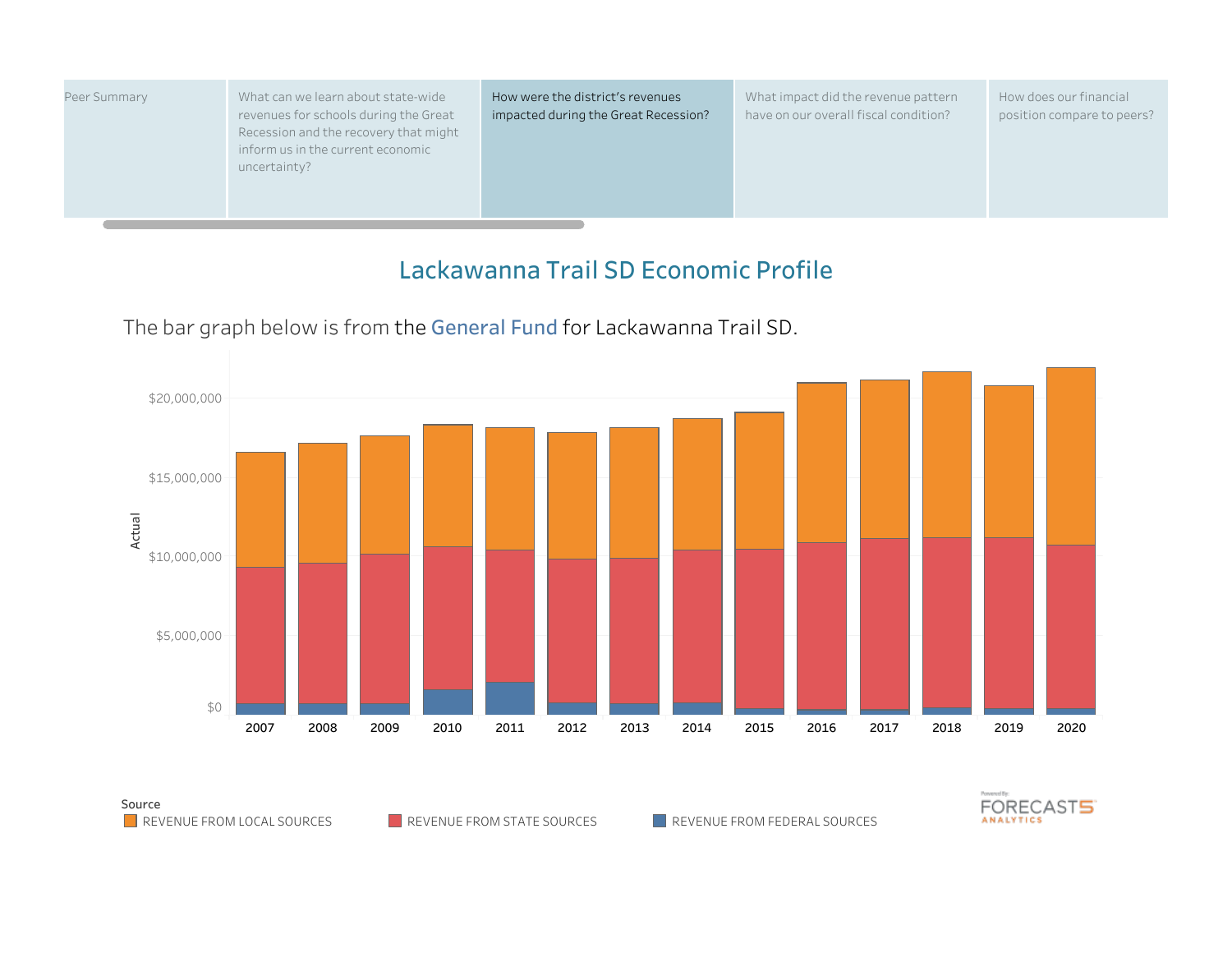

The graph below shows the change in the **General Fund**. 2019 Fund Balance is not yet

**FORECAST5**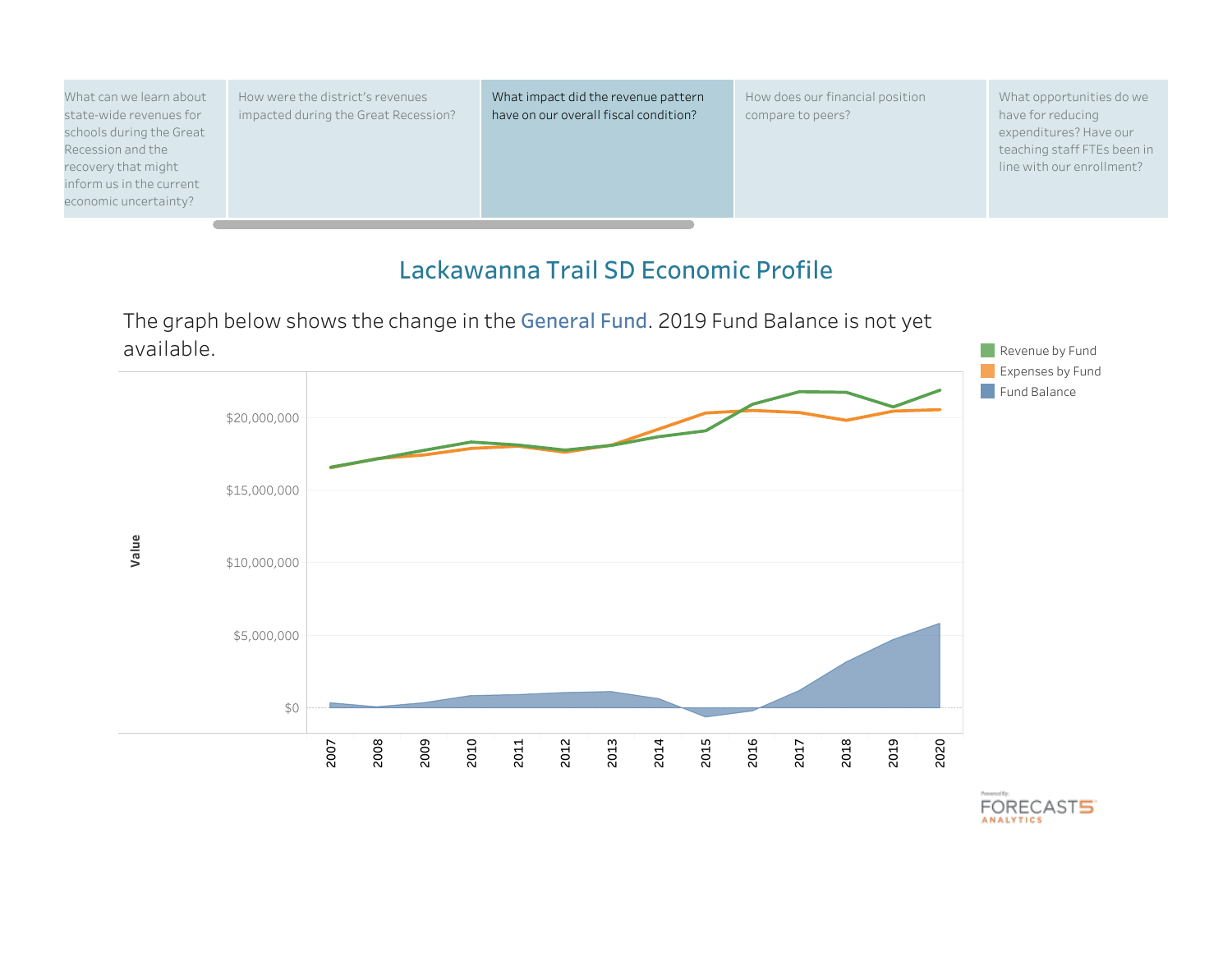| How were the district's<br>revenues impacted during<br>the Great Recession? | What impact did the revenue pattern<br>have on our overall fiscal condition? | How does our financial position<br>compare to peers? | What opportunities do we have for<br>reducing expenditures? Have our<br>teaching staff FTEs been in line with our<br>enrollment? | How do our teacher staffing<br>ratios compare to peers? |
|-----------------------------------------------------------------------------|------------------------------------------------------------------------------|------------------------------------------------------|----------------------------------------------------------------------------------------------------------------------------------|---------------------------------------------------------|
|                                                                             |                                                                              |                                                      |                                                                                                                                  |                                                         |

The graph below shows fund balance as a % of revenue for the **General Fund** for 2020.



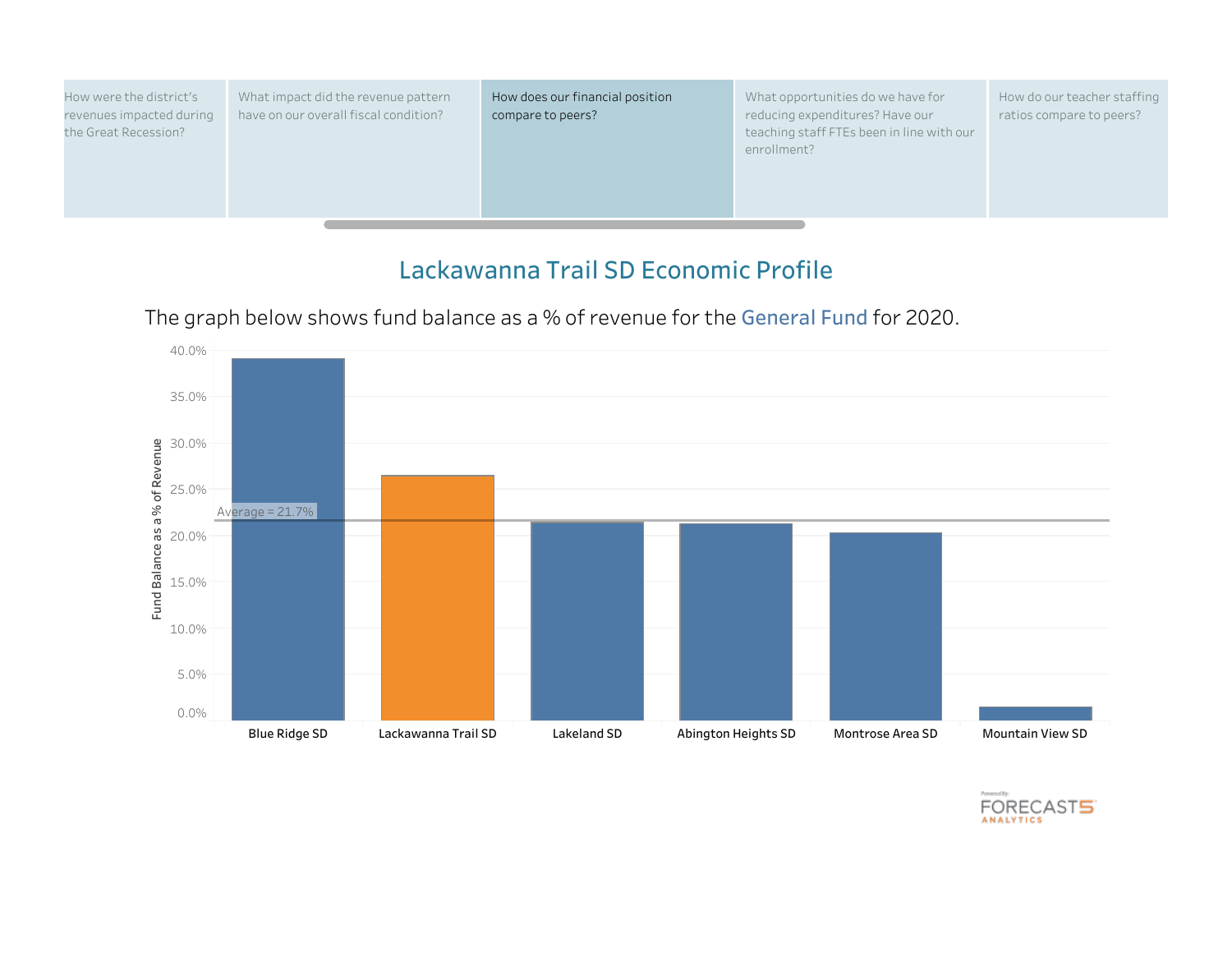What impact did the revenue pattern have on our overall fiscal condition?

How does our financial position compare to peers?

What opportunities do we have for reducing expenditures? Have our teaching staff FTEs been in line with our enrollment?

How do our teacher staffing ratios compare to peers?

Which expense items have grown the most?

# **Lackawanna Trail SD Economic Profile**

The graph below show the cumulative percent changes in Teaching FTE and Enrollment from 2013 to 2020.

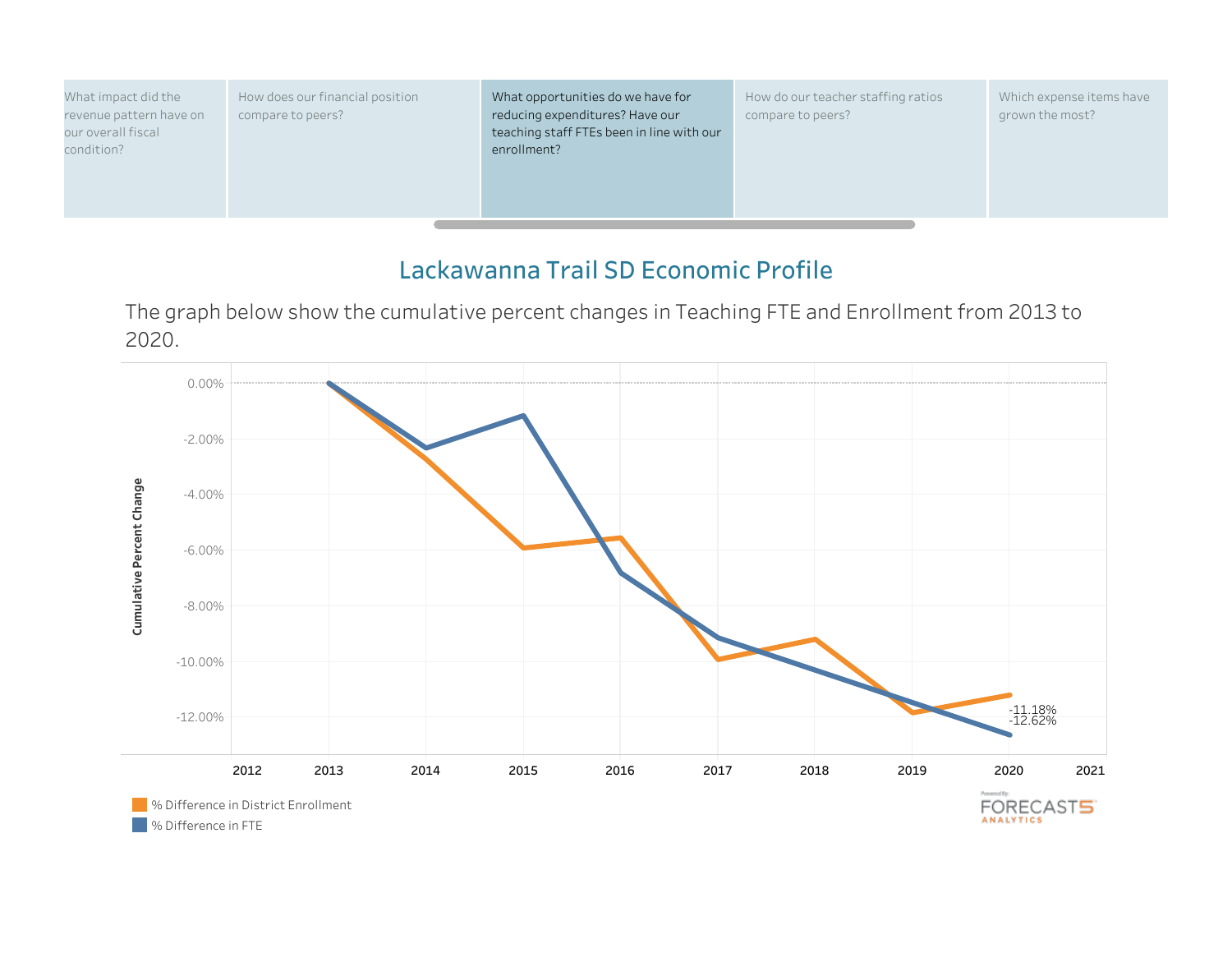| How does our financial | What opportunities do we have for         | How do our teacher staffing ratios | Which expense items have grown the | Which areas do we spend |
|------------------------|-------------------------------------------|------------------------------------|------------------------------------|-------------------------|
| position compare to    | reducing expenditures? Have our           | compare to peers?                  | most?                              | more than our peers?    |
| peers?                 | teaching staff FTEs been in line with our |                                    |                                    |                         |
|                        | enrollment?                               |                                    |                                    |                         |
|                        |                                           |                                    |                                    |                         |

#### There is no data available for this district or peer set. 2 4 6 8 10 **Students per FTE** 12 14 16 Abington H eights S D - 1 5.6 69Lackawanna Trail S D - 1 2.8 54ountain Vie wSD - 1 2.0 87ontrose Area S D - 8.3 09Rid geSD - 1 1.8 63eland SD - 1 2.1 07Average - 12.148

 $\frac{1}{\sqrt{2}}$ 

 $\geq$ 

0

#### **2021 - Student per Teacher FTE Comparison**



 $\geq$ 

Blue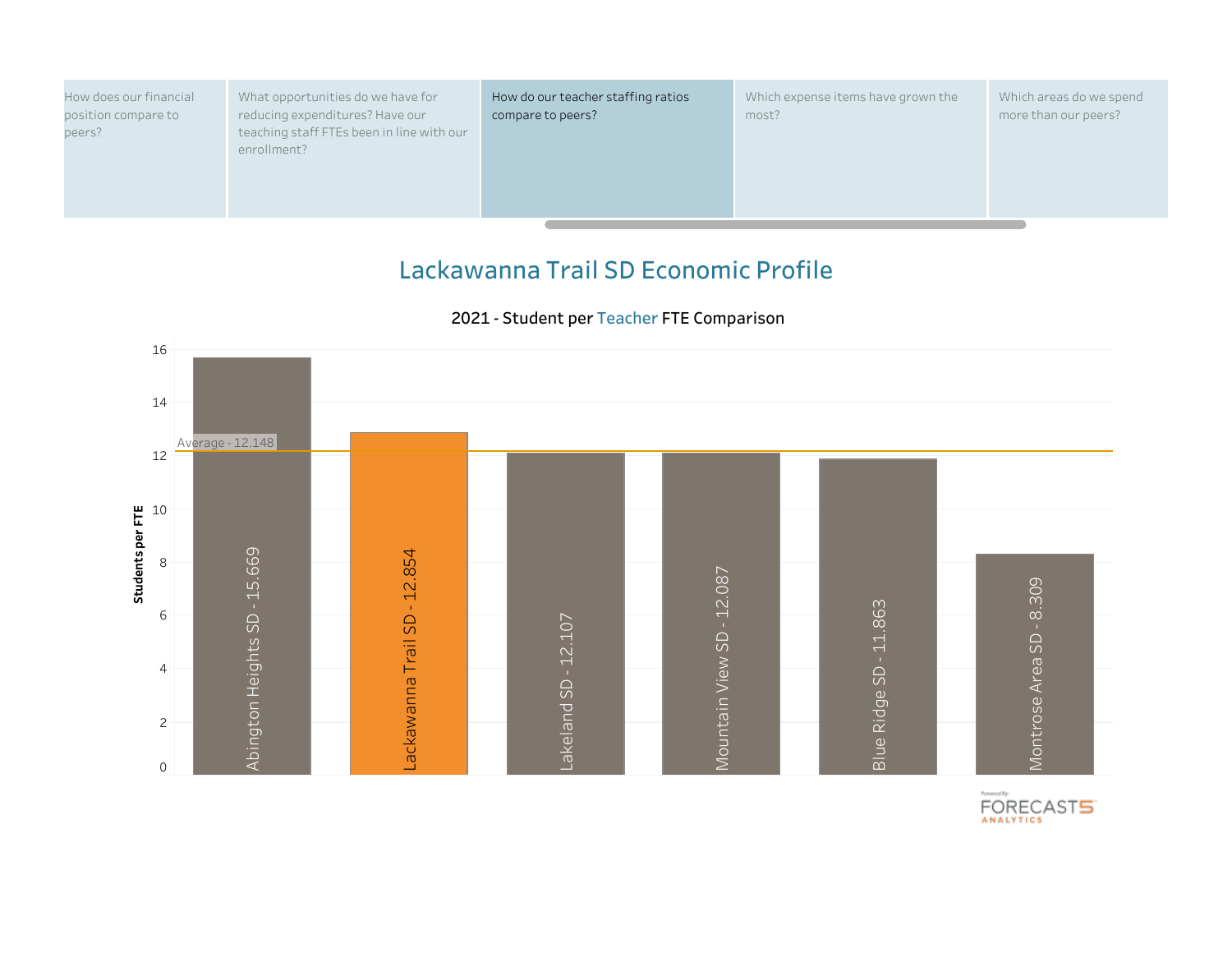What opportunities do we have for reducing expenditures? Have our teaching staff FTEs been in line with our enrollment?

How do our teacher staffing ratios compare to peers?

Which expense items have grown the most?

Which areas do we spend more than our peers? Data Notes

# **Lackawanna Trail SD Economic Profile**

### **The ten functions below had the highest percentage increase in spending from 2017 to 2020 in the**

**Operating Fund.** The right-hand column shows the dollar amount of the increase over that same time period. Line-items without an amount for both 2017 and 2020 are not displayed.



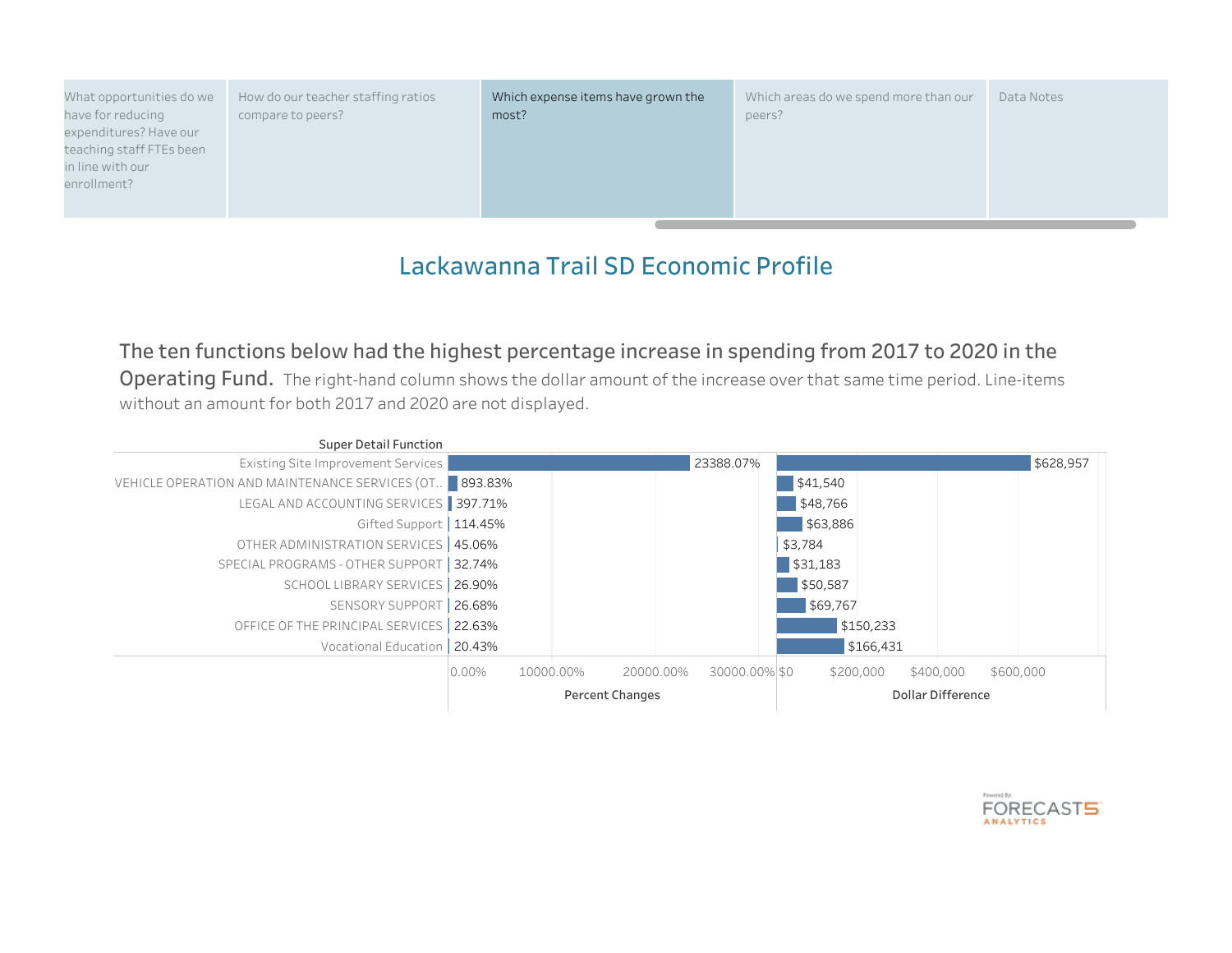What opportunities do we have for reducing expenditures.

.

How do our teacher staffing ratios compare to peers?

Which expense items have grown the most?

Which areas do we spend more than our peers? Data Notes

**FORECAST5** 

## **Lackawanna Trail SD Economic Profile**

The graph below shows the top 8 Detail Objects where **your district** is spending more per pupil than your **peers** in 2020.